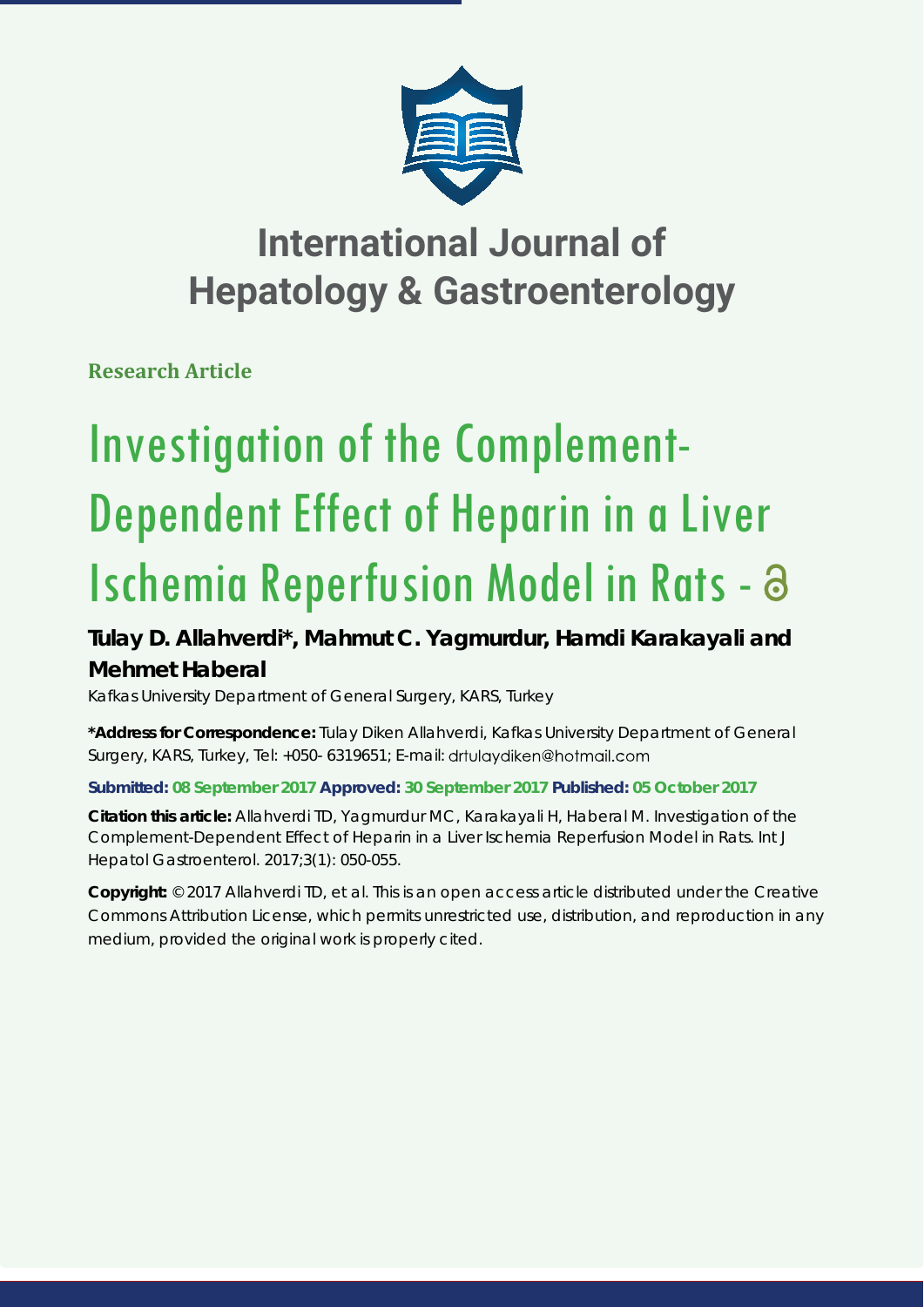#### **ABSTRACT**

The aim of the study was to investigate the damage created in tissue by using an *in vivo* isolated portal ischemia and reperfusion model in the rat liver and the effects of heparin administration on the complement system. A total of 25 male rats weighing 150-290 gr were used in the study. Following anesthesia with ketamine hydrochloride and xylazine hydrochloride, the incision area was shaved in all rats except the control group. The portal vein was isolated and clamped, and ischemia and reperfusion created. Two groups were sacrificed at the 24<sup>th</sup> hour and two at the 48<sup>th</sup> hour. Heparin was administered to one of the groups sacrificed at the 24<sup>th</sup> hour and not to the other group, and similarly one of the groups sacrificed at the 48<sup>th</sup> hour received heparin while the other did not. Biochemical and pathologic parameters were used to evaluate the damage using serum and liver tissue samples from the sacrificed rats. We used the liver GSH, MPO and C3 levels and the serum IL-6 level to evaluate the ischemia and reperfusion damage in the liver tissue. Heparin was shown to decrease the damage occurring after ischemia and reperfusion by decreasing complement activation and the MPO and IL-6 levels while increasing GSH levels as a result of the statistical analysis performed. Heparin was shown to prevent tissue damage after ischemia and reperfusion by decreasing complement activation and inflammation.

**Keywords:** Liver; Heparin; Ischemia; Reperfusion

#### **INTRODUCTION**

Liver transplantation is the most important treatment option for both acute and terminal period liver disorders [1]. Improvements in surgical technique and the immunosuppressive treatments used after transplantation prolong survival but also lead to various complications [1]. These complications include hemorrhage, gall bladder leakage, bile fistula, bile duct stenosis, and vascular complications such as portal vein or hepatic artery thrombosis [1,2].

Minimizing the duration and effect of hepatic ischemia after the Pringle maneuver and keeping inflammatory events under control has become increasingly important to protect liver functions during surgery in recent years [3]. The Pringle maneuver leads to hepatic problems related to ischemia and reperfusion but the mechanism is not fully clear. Ischemia can develop due to arterial or venous occlusion. Vascular bed stasis is present in venous occlusion. The Pringle maneuver can be extended to 60-90 minutes at present but longer durations can lead to severe hepatic destruction and even shock and death [3]. Portal venous ischemia has also been reported to be fatal after 60 minutes in rats  $[4]$ .

Polymorphonuclear Leukocyte (PMNL) activation, oxygen free radical formation, cytokine secretion, complement activation and eicosanoid production are the main results of ischemia and reperfusion damage. These mediators have been found at abnormally high levels in the circulation in patients with ischemia and reperfusion damage and their presence leads to the development of clinical signs and symptoms [5].

Heparin is an antithrombotic agent known to increase the survival rate in sepsis, shock, ischemia and reperfusion models [6,7]. Heparin has also been shown to prevent complement activation through the alternative route and decrease activation of the classic complement route with its C1 esterase inhibitor effect [8]. Heparin is known to play a role in decreasing inflammation in the ischemia and reperfusion model in this way [9]. It has been reported to decrease tissue damage by inhibiting complement activation after ischemia reperfusion damage [8,10].

The aim of this experimental study was to investigate whether heparin decreases tissue damage through complement inhibition in hepatic ischemia and reperfusion damage created via the portal vein.

#### **MATERIALS AND METHODS**

The experimental study protocol was realized in accordance with the guidelines of the "National Institutes of Health Guide for the Care and Use of Laboratory Animals" after ethical and scientific approval from the Başkent University Medical Faculty Experimental Research Committee. The rats used in the experiment were obtained from the Experiment Animals Production Center affiliated with the Başkent University Research Center. This study was conducted at the Başkent University Experimental Research Center. A total of 25 (Wistar Albino) male rats weighing 150-290 gr were used in the study. They were transferred from the production center to the study center one week before the study started and prepared for the experiment by being kept at a stable environment (at 22°C) for 12 hours under daylight conditions and 12 hours under night conditions each day and being given standard rat food. The rats to be used in the experiment were left fasting and allowed to drink only water for 12 hours beforehand. Anesthesia was ensured by intraperitoneal administration of 50 mg/kg Ketamine Hydrochloride (Ketalar<sup>®</sup> Eczacibaşi Warner-Lambert İlaç Sanayi, Levent, Istanbul) and 7 mg/ kg Xylazine Hydrochloride (Rompun<sup>\*</sup> Bayer Şişli, Istanbul) under aseptic conditions. The subjects were divided into five main groups.

#### **Group 1 (control group = 5)**

The group where the parameters would be observed without administration of heparin or formation of ischemia reperfusion damage.

#### **Group 2 (n = 5)**

The group that was sacrificed 24 hours after the formation of ischemia reperfusion damage without the administration of the therapeutic drug.

#### **Group 3 (n = 5)**

The group that was sacrificed 24 hours after ischemia reperfusion damage was created and administration of heparin (Nevparin<sup>®</sup> Mustafa Nevzat Ilaç Sanayii, Gayrettepe, Istanbul).

#### **Group 4 (n = 5)**

The group that was sacrificed 48 hours after the formation of ischemia reperfusion damage without the administration of the therapeutic drug.

#### **Group 5 (n = 5)**

The group that was sacrificed 48 hours after ischemia reperfusion damage and administration of heparin.

The rats were weighed before the procedure. The incision site was shaved after anesthesia. Skin antisepsis was provided with povidone iodine and the arms and legs were fixed on the operating device. The device was held at a 30 degree incline to prevent the aspiration risk and the subject draped under sterile conditions with the incision site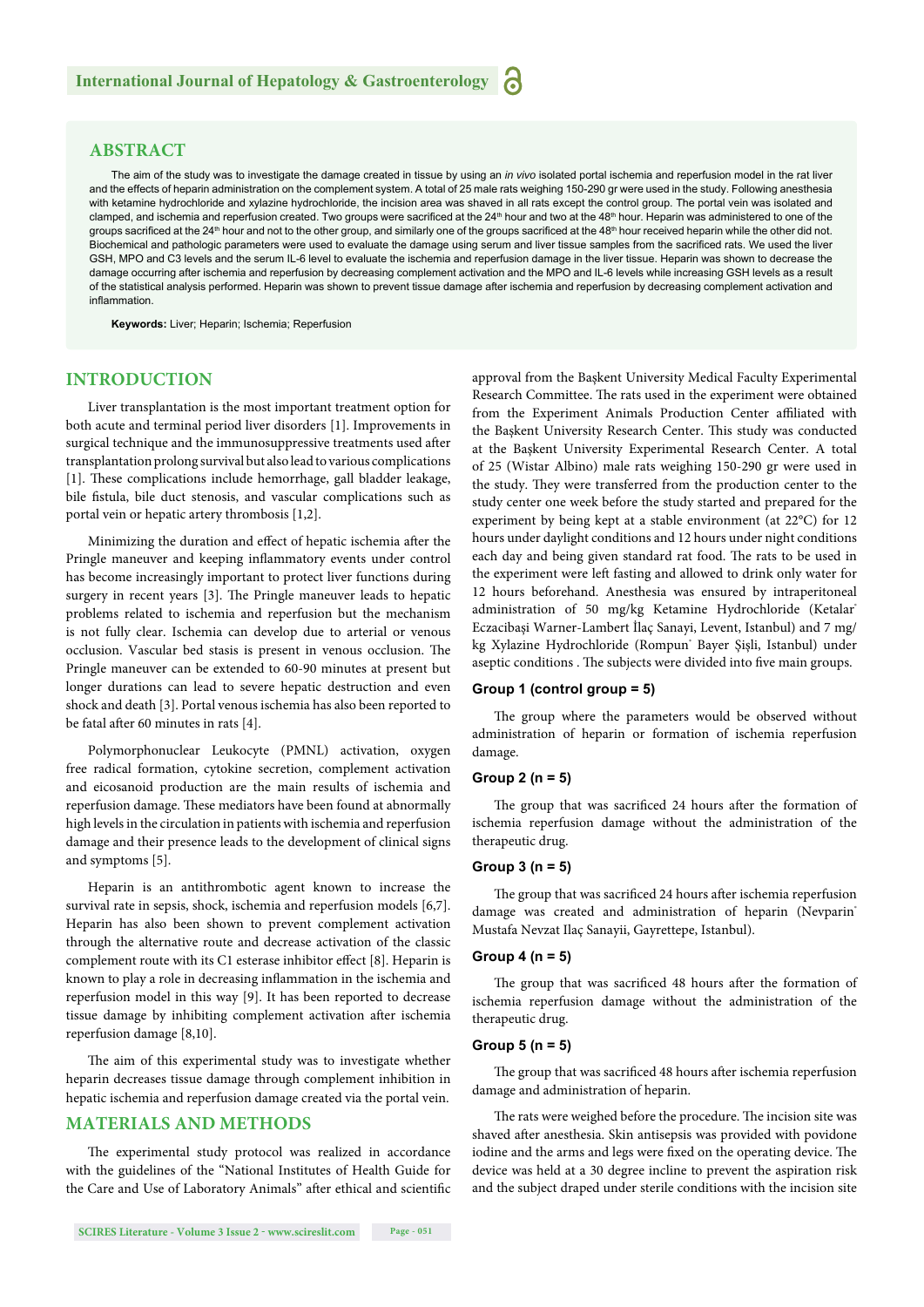exposed. A midline incision was preferred. Following the laparotomy, the small intestines were taken out of the abdomen and the portal peduncle observed. Subsequently, the portal vein was isolated and dissected and then separated from the hepatic artery and biliary tract.

#### **Ischemia creation**

Ischemia was created with a microvascular clamp placed on the portal vein so as to avoid pressure on the hepatic artery (Figure 1). Ischemia duration was 60 minutes. The microclamp was then removed and reperfusion was provided. Each rat was kept under a heat lamp during this period in order to prevent heat loss. The incision was closed in 2 layers using 3.0 silk at the end of the surgery. The rats were not fed orally until the effects of anesthesia passed.

#### **Heparin administration**

A 1200 IU/kg dose of heparin was administered from the tail vein right before ischemia was created.

Blood samples were taken from the inferior vena cava for biochemical investigation. The tissue samples taken from the liver were placed into sterile containers of known weight. The serum IL-6 levels and liver tissue GSH levels were measured as biochemical parameters at the Başkent University Hospital's Biochemical Laboratory and recorded on the information form of each rat. Tissue samples taken from the left lobe of the liver were kept at -86°C until biochemical analyses were performed. The inferior vena cava blood samples were immediately centrifuged at 1500 g for 15 minutes to separate the serum for cytokine analyses and kept at -86°C until the analysis. All biochemical analyses were performed as dual studies. Serum TNF-α and IL-6 levels were measured with the ELISA method by using commercial kits (Biosource International Inc, California, USA; TNF-α: KRC3011 and IL-6: KRC0061) while cytokine analysis was with the "solid phase sandwich ELISA" method.

Liver tissue homogenates were prepared by using a glass homogenizer inside 0.15 M KCl (10%, w/v) for reduced glutathione (GSH) analyses in tissue samples. Tissue MDA concentration was used as the lipid peroxidation marker according to the method identified by Beuge and Aust [11]. Tissue GSH concentrations were evaluated using the tissue sulfhydryl group determination method of Ellman [12]. Protein analysis in tissue homogenates was according to the method of Lowry, et al. [13].



**Figure 1:** Ischemia was created with a microvascular clamp placed on the portal vein so as to avoid pressure on the hepatic artery.

#### **Pathology evaluation**

The liver tissue sample was covered with sterile gauze previously soaked with 0.9% Saline and sent to Başkent University Hospital's Pathology Department inside a Petri Box for C3 evaluation in the fresh sample with the IF method. C3 (FITC-Conjugated Rabbit Anti-Human C3a Complement Code No. F 0201 Lot. 075 BIOKEM) presence was then investigated in liver tissue with the Immunofluorescent (IF) method. The study groups were monitored for 24 and 48 hours and the complement-dependent effects of heparin in the liver were investigated. The C3 levels in fresh liver tissue samples were determined with the IF method. The effects of heparin on the C3 level in the liver were evaluated.

#### **C3 level determination**

Samples taken from the fresh liver tissue were frozen in frozen section gel (Tissue freezing Medium/ JUNG) at -60° C and 6 μ sections placed on poly-lysine coated slides at -20°C. The sections were kept in acetone for 10 minutes. Once the acetone was vaporized, they were incubated with C3 Antibody (C3-b Complement/FITC-Rabbit Anti-Human/BİOKEM) at room temperature in an environment without light for 3 hours. The sections were then washed with distilled water and dried. They were covered with fluorescent covering gel (Fluorescent Mounting Medium/BIOKEM) and evaluated under the fluorescent microscope. The investigation was conducted by a single pathologist from the Başkent University Hospital and the samples graded semi quantitatively between +1 and +3 according to IF staining severity.

#### **MPO STUDY**

The  $3 \mu$  thick sections from paraffin blocks were placed on poly-L-lysine-coated slides and then kept in the oven at 56°C for 14 hours before being placed in xylene and alcohol for 30 minutes each. The slides were then washed under tap water and transferred into Citrate Buffer Solution ( $pH = 6.0$ ). They were boiled at moderate temperature for 20 minutes and kept at room temperature for 20 minutes. The section were then incubated at room temperature for 2 hours with a 1:300 dilation of MPO (Myeloperoxidase DAKO polyclonal rabbit A 0398) and undiluted ready-to-use primary antibody INOS (INOS Rabbit polyclonal antibody RB-9242-R7) using the avidinbiotin complex method. Finally, the reaction was made visible using chromogen 3.3-diamino-benzidine-tetrahydrochloride.

#### **STATISTICAL ANALYSIS**

The SPSS 9.0 software program was used for the statistical analyses of study results. Mean and standard deviations, which are central distribution criteria in statistical analysis, were calculated and intragroup differences of the nominal values determined using Fisher's exact chi-square test for non-parametric data. A p value <0.05 was considered significant. The Kruskal-Wallis and Mann-Whitney U tests were used to analyze values obtained with measurement. For the groups where the difference was found to be significant with the Kruskal-Wallis test, we used the Mann-Whitney test to analyze the significance between two groups and p values <0.015 were accepted as significant following Bonferroni correction.

#### **RESULTS**

#### **Biochemical findings**

The results obtained from the study were biochemically categorized (Table 1).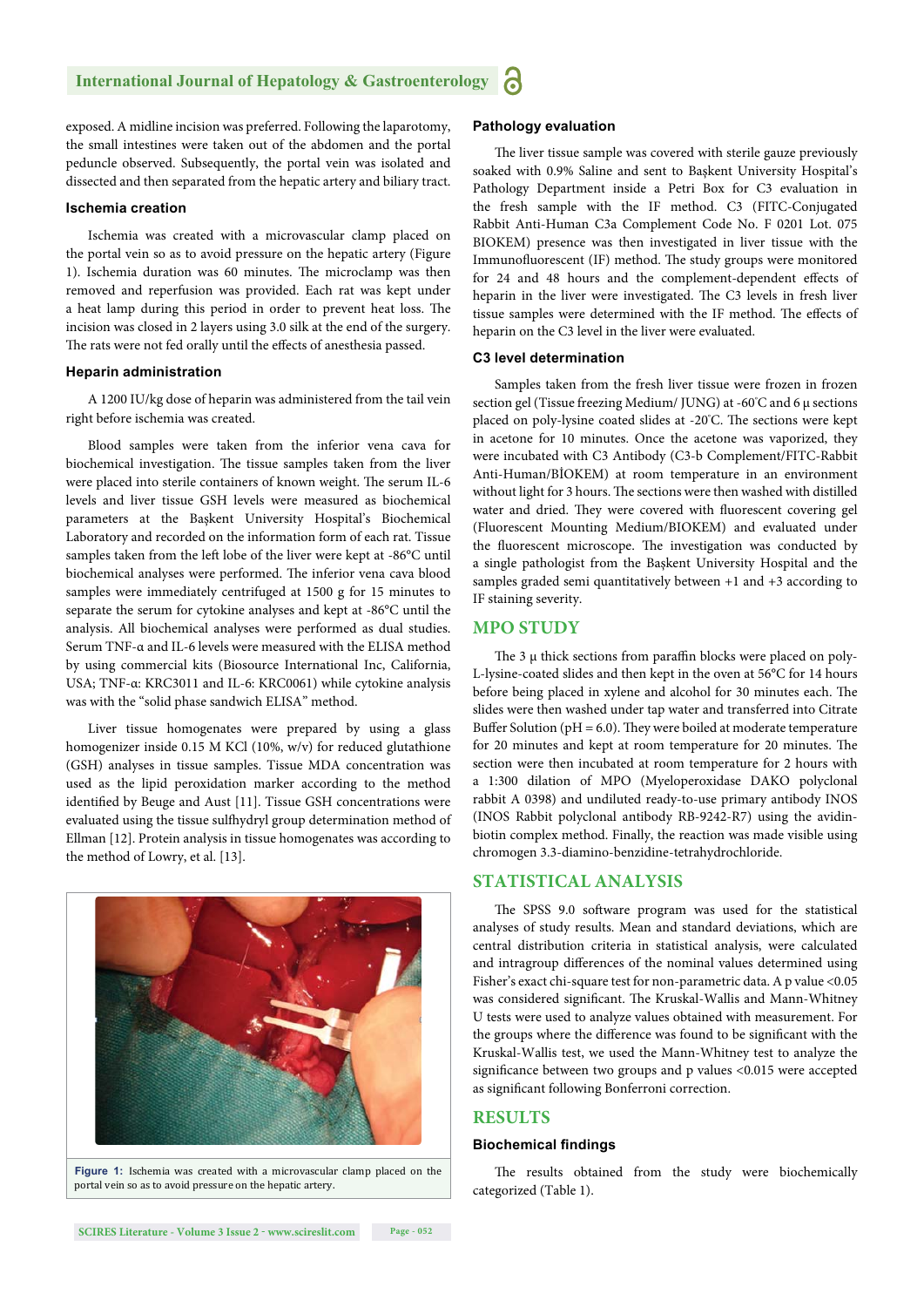#### **International Journal of Hepatology & Gastroenterology**

A statistically significant difference was found between all groups in terms of IL-6 ( $p = 0.001$ ). Statistically significant differences were found between the groups sacrificed at 24 hours with and without heparin administration in pairwise comparison between the groups ( $p = 0.004$ ). No statistically significant difference was found between the groups sacrificed at 48 hours with and without heparin administration  $(p > 0.017)$ .

A statistically significant difference was found between all groups in terms of GSH ( $p = 0.001$ ). Statistically significant differences were found between the groups sacrificed at 24 and 48 hours with and without heparin administration in pairwise comparisons ( $p = 0.002$ ).

A statistically significant different was found between all groups in terms of MPO ( $p = 0.001$ ).

Statistically significant differences were found between the groups sacrificed at 24 and 48 hours with and without heparin administration in pairwise comparisons ( $p = 0.001$ )

A statistically significant different was found between all groups in terms of MPO ( $p = 0.001$ )

Statistically significant differences were found between the groups sacrificed at 24 and 48 hours with and without heparin administration in pairwise comparisons  $(p = 0.002)$ 

#### **Pathology findings**

**C3 levels in liver tissue with the IF method:** C3 levels in livertissue as determined with the IF method are presented (Table 2). C3 staining in the group without heparin administration (group 2 and 4) was stronger than in the groups administered heparin (group 3 and 5), (Figure 2).

A statistically significant difference was found between the groups in terms of C3 staining  $(p = 0.001)$ .

#### **DISCUSSION**

Interventions on the liver lead to changes that are consistent with the ischemia and reperfusion model. While cell damage occurs during the ischemic period, this damage is further increased during the reperfusion period that follows. The damaging factors include oxygen free radicals, leukocyte migration and activation, sinusoidal endothelial cell damage, irregular microcirculation, and activation of the coagulation system and complement system [14,15].

Ischemia and reperfusion damage is an important pathological process leading to hepatic damage following shock and hepatic surgery. The hepatic damage caused by ischemia and reperfusion damage is believed to be through the pro-inflammatory cytokines and other inflammatory mediators secreted from the activated leukocytes. Therapeutic inhibition of leukocyte activation is therefore

| Table1: IL-6, GSH, MPO mean and standard error values are presented in table 1. |                     |                           |                   |                  |
|---------------------------------------------------------------------------------|---------------------|---------------------------|-------------------|------------------|
|                                                                                 | $IL-6$ (pg/ ml)     | GSH (nmol/<br>mg-protein) | <b>MPO</b>        |                  |
|                                                                                 |                     |                           | <b>Necrosis</b>   | Involvement      |
| Control                                                                         | $72.94 \pm 55.56$   | $23.58 \pm 6.44$          | $4.00 \pm 8.94$   | $5.00 \pm 0.00$  |
| Heparin (-) 24th<br>Hour                                                        | $120.44 \pm 141.98$ | $31.22 \pm 7.42$          | $10.00 \pm 22.36$ | $21.25 \pm 4.78$ |
| Heparin (+)<br>24th Hour                                                        | $3.26 \pm 7.28$     | $38.42 \pm 8.08$          | $0.00 \pm 0.00$   | $9.00 \pm 2.23$  |
| Heparin (-) 48th<br>Hour                                                        | $46.14 \pm 41.13$   | $25.74 \pm 8.69$          | $16.00 \pm 23.02$ | $22.00 \pm 2.73$ |
| Heparin (+)<br>48th Hour                                                        | $21.34 \pm 47.71$   | $30.44 \pm 2.08$          | $0.00 \pm 0.00$   | $9.00 \pm 2.23$  |

Table 2: Liver tissue C3 levels with the immunofluorescent method. **Order No Groups Weight (gr) Procedure Performed Samples Taken** Pathology Liver Tissue C3 Levels with the Immunofluorescence Method. 1 | Group 1 | 180 3 | 160 Control group | Negative Negative 2 160 Negative 4 150 Negative 5 150 Negative 6 Group 2 190 Ischemia and reperfusion damage at the 24<sup>th</sup> hour sacrifice without heparin administration Negative 7 | 210 | reperfusion | Diffuse +++ at vessel wall 8 205 damage at Diffuse +++ at vessel wall  $\overline{9}$  210 **Details** 100 **Focal + at vessel wall** 10 | 200 | Without neparin | Negative 11 Group 3 280 | Ischemia and reperfusion damage at the  $24<sup>th</sup>$  hour sacrifice with heparin administration Negative 12 240 reperfusion Focal + at vessel wall 13 195 admage at Negative 14 220 **Negative** 14 **Negative** 15 250 With heparin Focal + at vessel wall 16 Group 4 205 Ischemia and reperfusion damage at the 48<sup>th</sup> hour sacrifice without heparin administration Focal ++ at vessel wall 17 190 reperfusion Negative 18 190 damage at Focal ++ at vessel wall 19 180 The 48<sup>o</sup> hour<br>Tocal + at vessel wall 20 285 Without heparin 21 Group 5 290 Ischemia and reperfusion damage at 23 250 the 48<sup>th</sup> hour Negative sacrifice with heparin administration Focal + at vessel wall 22 200 reperfusion Negative 24 205 sacrifice Negative  $25$   $180$  With neparin  $25$  Focal + at vessel wall



**Figure 2:** C3 staining in the groups.

useful in preventing this hepatic damage. Inhibition of TNF-α production could be effective in preventing such damage. TNF- $\alpha$ plays an important role in the new microcirculatory distribution due to microthrombus formation. This microthrombus formation further increases TNF-α production in the hepatic damage caused by ischemia and reperfusion damage, leading to a vicious cycle as regards microcirculatory distribution. Heparin has also been shown to prevent neutrophil activation through increased hepatic PGI2 and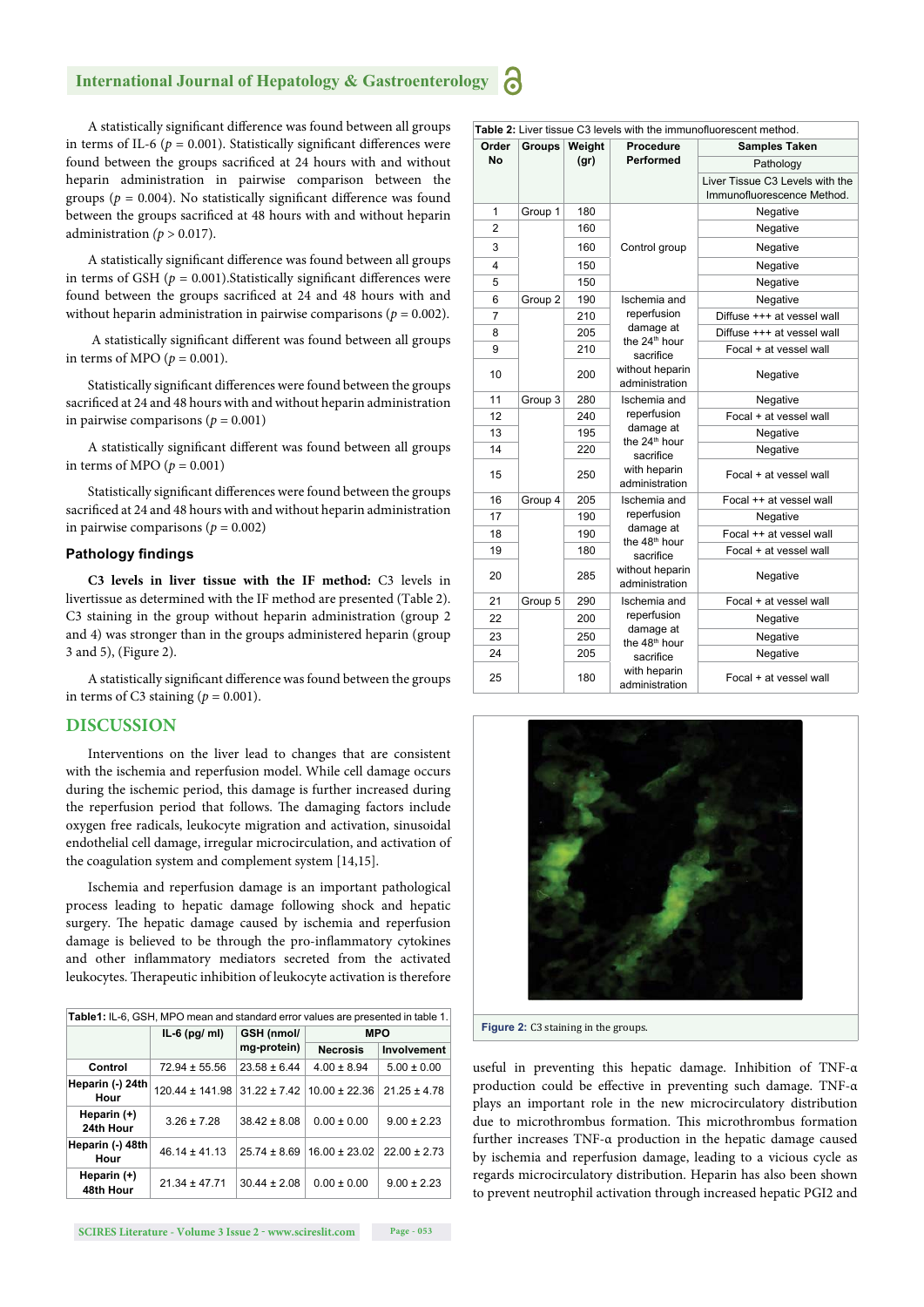to decrease the hepatic damage caused by ischemia and reperfusion. Heparin decreases this hepatic damage not only by inhibiting TNF-α production but also by increasing endothelial PGI2 production [16,17]. The fact that we did not find a difference between the groups for serum TNF-α levels could be due to the short half-life. More accurate results could be obtained by investigating tissue TNF-α levels.

Significant differences were found between the groups in the statistical analysis performed for serum IL-6 levels ( $p = 0.001$ ). Statistically significant differences were found between Group 2 and Group 3 in pairwise comparisons ( $p = 0.004$ ). No statistically significant differences were found in pairwise comparisons conducted between the other groups ( $p > 0.017$ ). The maximum increase in serum IL-6 level was in Group 2. The maximum decrease in serum IL-6 level was in Group 3. When Group 4 and 5 were compared, no statistically significant difference was found. This result is explained with the rapid increase in serum cytokines after ischemia and reperfusion, decreasing to basal values at the 48th hour sacrifice due to the very short half-life. Although no statistically significant difference was found, IL-6 levels in the group sacrificed at the 48<sup>th</sup> hour were lower than in the control group. The IL-6 blood level reached is directly proportional to the amount of tissue damage and is therefore a valuable tissue damage indicator. The high IL-6 level found in Group 2 in our study indicates a high degree of tissue destruction in this group. The decrease in Group 3 could indicate decreased tissue destruction with the effect of heparin. The blood level of IL-6 increases during ischemia [14].

MDA in liver tissue reflects the presence of lipid peroxidation due to the free oxygen radicals in tissues following ischemia reperfusion and thus cellular damage [18]. The lack of a statistical difference between our groups for MDA results suggests that the ischemia that was created did not affect all liver tissue due to the presence of hepatic artery flow. However, one must remember that MDA is not specific.

The consumption of glutathione through conjugation during ischemia and reperfusion damage is one of the causes of cellular GSH level reduction. The decrease in the glutathione amount is compensated by biosynthesis in hepatocytes or exogenous GSH intake. The decrease in intracellular GSH increases GSH biosynthesis through an adaptive cellular response at an early stage [19]. A decrease in the high GSH level is considered to indicate mitochondrial damage and weakening of the intracellular defense system. Heparin sulfate proteoglycans bind to the cell surface and inhibit the damage created by free oxygen radicals. The GSH levels were highest in Group 3 in our study and higher here than in Group 2. This result shows that heparin decreases oxidative damage and increases the level of antioxidant enzymes. No significant difference was found when Group 4 and 5 were compared. The reason for the decrease in tissue GSH levels in Group 4 and 5 could be increased oxidative stress as a result of the decreased lipid peroxidation caused by active neutrophils in these groups and thus inadequate GSH enzyme system activation. This result indicates that heparin reduces oxidative stress in the first 24 hours and leads to the maintenance of high GSH levels. Elucidating the mechanism of this effect will require more advanced studies.

One of the most important indicators of leukocyte migration into tissue that leads to tissue damage is the tissue MPO level. Myeloperoxidase is released from the primary granules of leucocytes and catalyzes the reaction of hypochloric acid formation that is harmful to tissue with the chloride ions of hydrogen peroxide [20,21]. Toxic digestive enzymes such as neutrophil elastase, lactoferrin, β-glucuronidase, N-acetylglucosaminidase, and in particular MPO are released with neutrophil degranulation. This reaction causes tissue destruction and decreased immune resistance [20,21]. MPO activity is considered to be a sensitive quantitative indicator of neutrophil sequestration and has been found to be associated with acute liver damage in many studies based on the ischemiareperfusion model [22]. We evaluated MPO activity of liver tissue with the immunohistochemical method based on data showing a relationship between MPO activity and number of neutrophils in the tissue [20]. Evaluation of the MPO activity of the liver tissue revealed a statistically significant difference between the groups ( $p = 0.003$ ). Increased MPO activity was observed in the groups not administered heparin. Low MPO activity was found in most control group subjects. The groups with the most increase in tissue MPO activity were those where ischemia was created without heparin administration. Tissue necrosis was also observed in these groups. There was a decrease in the MPO and no tissue necrosis in the groups administered heparin. These results suggest that heparin can prevent ischemia-related damage in the liver by decreasing cytokines and that this action is independent of the complement system [23,24]. Our results were consistent with the literature. The MPO and IL-6 levels also reflect tissue damage. We observed heparin to decrease tissue damage as reflected in the reduced MPO and IL-6 levels in our study. Heparin could be producing an immunosuppressive effect through its anticomplement action. It has been shown to have a tissue-protective effect at doses of 400 to 2000 IU/kg in various ischemia and reperfusion models [15]. We found mortality to increase at heparin doses of 1200 IU/kg and above in the ischemia and reperfusion model in pilot studies while creating our experimental model and therefore determined our heparin dose as 1200 IU/kg. The reason for administering heparin as a single intravenous bolus is that heparin infusion requires immobilization of the rat causing additional stress. We considered that stress could affect many parameters of our study and therefore used a single intravenous bolus.

Heparin can decrease hepatic damage independently of its anticoagulant effect. Heparin and derivatives also have an effect on the complement system and the most important one is inhibition of the alternative route through C3b. Inhibition of complement and its derivatives by heparin has been demonstrated with residual C3 [25]. C3 inhibition then inhibits the production of C3a, C5a and MAC (C5b-9) that increase leukocyte chemotaxis. Heparin is a C1 inhibitor and prevents complement activation through the classic route [26]. C1 inhibitors have shown damage-decreasing effects in models where experimental ischemia and reperfusion damage were created in the liver, myocardium and brain  $[14,27]$ . The protective effect of C1 inhibitors in human myocardial ischemia and reperfusion damage has been demonstrated [27]. This protective effect suggests that this substance may play a role in ischemia and reperfusion damage in other organs. However, the exact mechanism of these effects of C1 inhibitors is not yet clear. Specific inhibition of MAC formation can also play a protective role against ischemia and reperfusion damage in certain tissues. Heparin has been shown to inhibit C3 convertase and C5b-9 [28,29]. We did not include C5b-9 in our study as the other studies were performed in humans and not in rats [28,29].

Heparin has been found to show a protective effect by inhibiting complement in kidney tissue with the C3 IF staining technique in an experimental ischemia reperfusion model [15]. We aimed to show the relationship between heparin and complement with the IF method in the rat liver in this study. Complement staining in Group 2 and 4